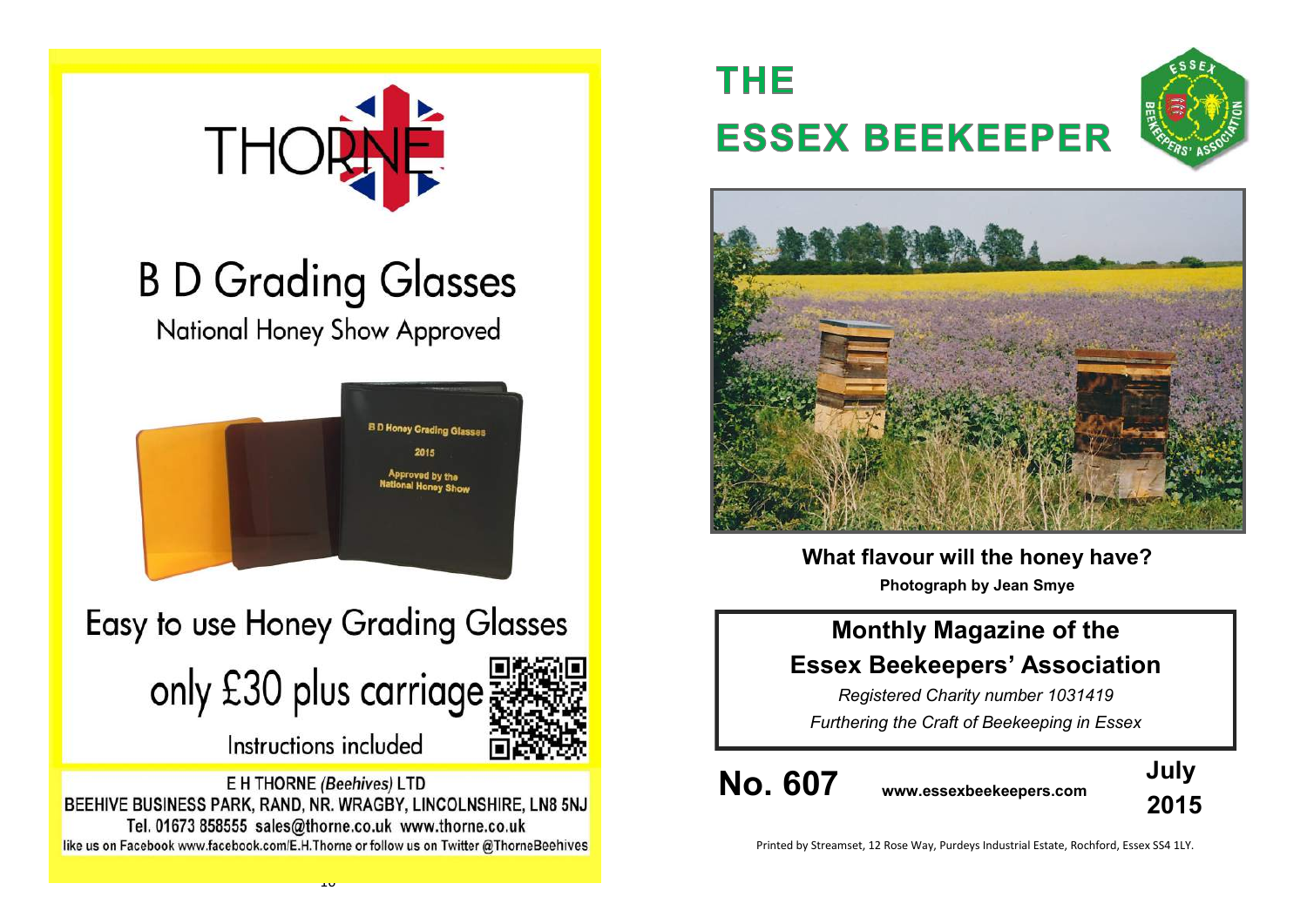#### **EBKA Divisional Meetings**

#### **July & August 2015**

| 29 August | Saturday            | Romford                 | Outing to Barnards Farm, Brentwood Road, West Horndon<br><b>CM13 3LX</b>                                                                            |
|-----------|---------------------|-------------------------|-----------------------------------------------------------------------------------------------------------------------------------------------------|
| 27 August | Thursday            | Colchester              | Langham Community Centre.                                                                                                                           |
| 23 August | Sunday<br>3.00pm    | <b>Braintree</b>        | Apiary Meeting - Coney Green, Great Bardfield CM7 4PY.<br>Telephone Pat Rowland 01376 326 036                                                       |
| 15 August | Thursday<br>7.30pm  | Epping<br>Forest        | Extraction Day - Chapel Barn                                                                                                                        |
| 9 August  | Sunday<br>2.30pm    | Saffron<br>Walden       | Apiary Meeting - End of Season tasks. Talk and demo by<br>Malcolm Legg at his apiary in Thaxted CM6 2RB                                             |
| 6 August  | Thursday            | <b>Harlow</b>           | Harlow Honey Show - Kings Church, Red Willow, Harlow<br><b>CM19 5PA</b>                                                                             |
| 26 July   | Sunday<br>3.00pm    | <b>Braintree</b>        | Apiary meeting with Stuart Mitson, Great Leighs. Telephone<br>01376 340 683.                                                                        |
| 25 July   | Saturday            | Saffron<br>Walden       | 'Working with Carniolan Bees'. Talk and demonstration by<br>Uli Gerhard at his apiary in Stocking Green CB10 2SS                                    |
| 20 July   | Monday<br>7.30pm    | Chelmsford              | Bee Diseases - Prevention, recognition and treatment<br>with Jean Smye. The Link, Rainsford Road, Chelmsford CM1<br>2XB                             |
| 18 July   | Saturday            | Epping<br><b>Forest</b> | Queen rearing feedback / BBQ at Wanstead Apiary.                                                                                                    |
| 15 July   | Wednesday<br>6.00pm | Dengie 100<br>& Maldon  | Apiary meeting - Ulting CM9 6QX                                                                                                                     |
| 11 July   | Saturday<br>8.00am  | Colchester              | <b>Annual Tendring Show</b>                                                                                                                         |
| 3 July    | Friday<br>8.00pm    | <b>Romford</b>          | Lifting & Carrying for beekeepers, with Keith Sparling<br>Osteopath at Chadwick Hall, St. Michaels Church, Main Road,<br>Gidea Park, RM2 5EL        |
| 2 July    | Thursday            | <b>Harlow</b>           | 'Photographing Bees - in nature and down the microscope<br>and 'Preparing for the Harlow Honey Show' - Kings Church,<br>Red Willow, Harlow CM19 5PA |

#### **Please inform the Editor of the full details of all the Divisional events**

**so that they can be included in these listings**

#### **Who's who and how to contact them**

**President of EBKA** Pat Allen Hon CLM

#### **Trustees:**

| Chairman: Ian Nichols         | 17 Dyers Hall Road, Leytonstone, London E11 4AD                   |                                                |  |
|-------------------------------|-------------------------------------------------------------------|------------------------------------------------|--|
|                               |                                                                   | tel. 0798 299 638                              |  |
| Secretary: Michael Webb       | 19 Ingrebourne Gardens, Upminster, Essex RM14 1BQ                 |                                                |  |
|                               | email qsecebka@virginmedia.com tel. 01708 250 606 / 07712 490 511 |                                                |  |
| <b>Treasurer: Bob Manning</b> | 12, Moorland Close, Collier Row, RM5 2AB                          |                                                |  |
|                               |                                                                   | tel: 01708 760 770<br>email treasurer@ebka.org |  |
| <b>Divisional Trustees:</b>   |                                                                   |                                                |  |
| <b>Braintree</b>              | James Jolley                                                      | mrjolley@live.co.uk                            |  |
| Chelmsford                    | Margaret Clay                                                     | margaretclay@btinternet.com                    |  |
| Colchester                    | <b>Tom Geddes</b>                                                 | tom.geddes@btinternet.com                      |  |
| Dengie Hundred & Maldon       | Glenn Mayes                                                       | trustee@dmbka.org.uk                           |  |
| <b>Epping Forest</b>          | <b>Mark Chambers</b>                                              | mark@chambersweb.co.uk                         |  |

| <b>Epping Forest</b> | <b>Mark Chambers</b>   | mark@chambersweb.co.uk    |
|----------------------|------------------------|---------------------------|
| Harlow               | <b>Martin Cavalier</b> | cavalier@btinternet.com   |
| Romford              | Pádraig Floyd          | psafloyd@yahoo.com        |
| Saffron Walden       | <b>Richard Ridler</b>  | richard.ridler@uwclub.net |
| Southend             | Marquerita Wilson      | philandritawilson@sky.com |

**Divisional Contacts:** To contact a local Division:

**Braintree**: Colleen Chamberlain 01279 876 333 **Chelmsford**: Brian Spencer 01245 490 843 **Colchester**: Morag Chase 01206 522 576 **D.H. & Maldon**: Carlie Mayes 01245 381 577 **Harlow**: Nick Holmes 07730 735 752 **Epping Forest**: Robin Harman 07971 237 312 **Romford:** Pat Allen 01708 220 897 **Saffron Walden**: Jane Ridler 01799 218 023 **Southend**: Chad Colby-Blake 01702 302 209

**EBKA Education Contact:** Jane Ridler Old Barn House, 36 Walden Road Sewards End, Saffron Walden, Essex CB10 2LF 01799 218 023 jane.ridler@uwclub.net

#### *The Essex Beekeeper* **Magazine:**

| Editor:<br><b>Advertising:</b><br>Web site:                | Jean Smye,<br>Jean Smye<br>Nick Holmes<br><b>Distribution and Mailing Secretary:</b> | email:<br>email:<br>email:<br>Mary Heyes |  | jsmye@sky.com<br>email: | jsmye@sky.com tel. 07731 856 361<br>webmaster@essexbeekeepers.com<br>tel. 01702 588 009<br>ml.heves@virgin.net |
|------------------------------------------------------------|--------------------------------------------------------------------------------------|------------------------------------------|--|-------------------------|----------------------------------------------------------------------------------------------------------------|
| <b>Regional Bee Inspectors for EBKA Region:</b>            |                                                                                      |                                          |  |                         |                                                                                                                |
| Epping Forest and Romford Divisions (excluding Brentwood): |                                                                                      |                                          |  |                         |                                                                                                                |

15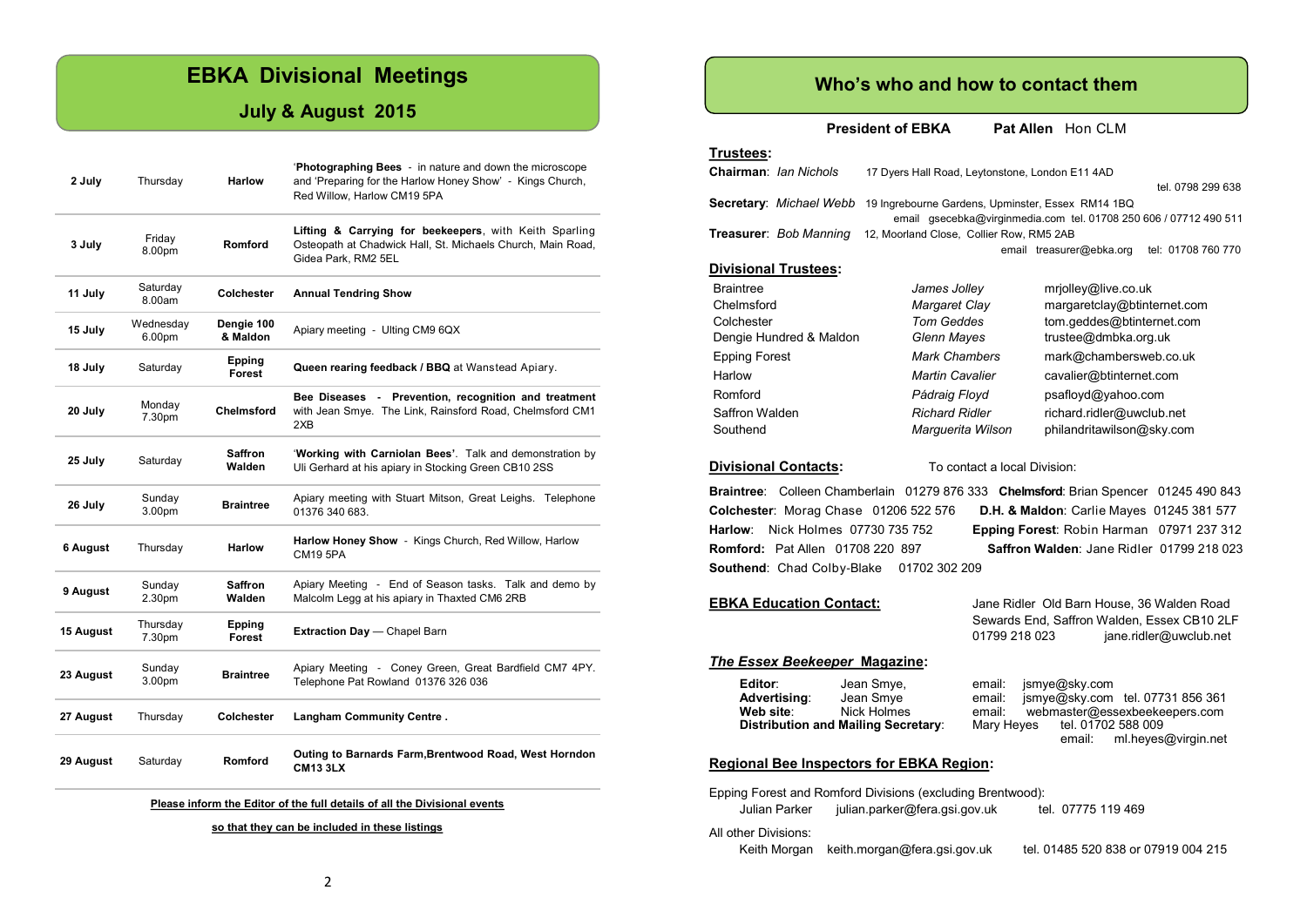

Open by Appointment: Please call Wendy on **07764 609 803** or Email: [beeshed@btinternet.com](mailto:beeshed@btinternet.com)  **Meepshole, Great Prestons Lane, Stock, Essex CM4 9RL**

## **EBKA 2015 CONFERENCE**

## **31st October 2015 Early bird discount**

**£1 discount if you book and pay for your ticket by the 31 July**

This means a total saving of 35% on last year's ticket price! Email for your tickets now to Keith Lomax at conference@dmbka.org.uk Representatives from DMBKA will also be attending forthcoming meetings

to sell tickets … ask your secretary when they are coming.



## **Honey Buckets for Sale**

#### **£2.00 each**

 **Telephone: 01279 730228 E.Mail: tylersbees@hotmail.co.uk Location: Hatfield Heath, Essex**

 **Collection only**

*Love beekeeping but hate the honey mess? Too much hassle selling your pure honey to the public or privately? Too cold to stand outside and sell your honey?* **If these are some of your thoughts — look no further, Honey Helpers will:** *Take ALL the hassle out of selling your honey. Buy all your honey in one transaction Give competitive rates. Payment upon delivery or collection (your choice)*

#### **Interested?**

**Call us NOW on 07809 562045 or email - [honey.helpers@yahoo.com](mailto:honey.helpers@yahoo.com) To discuss your requirements or for further information.** You may also sign up for future information. Regards, Honey Helpers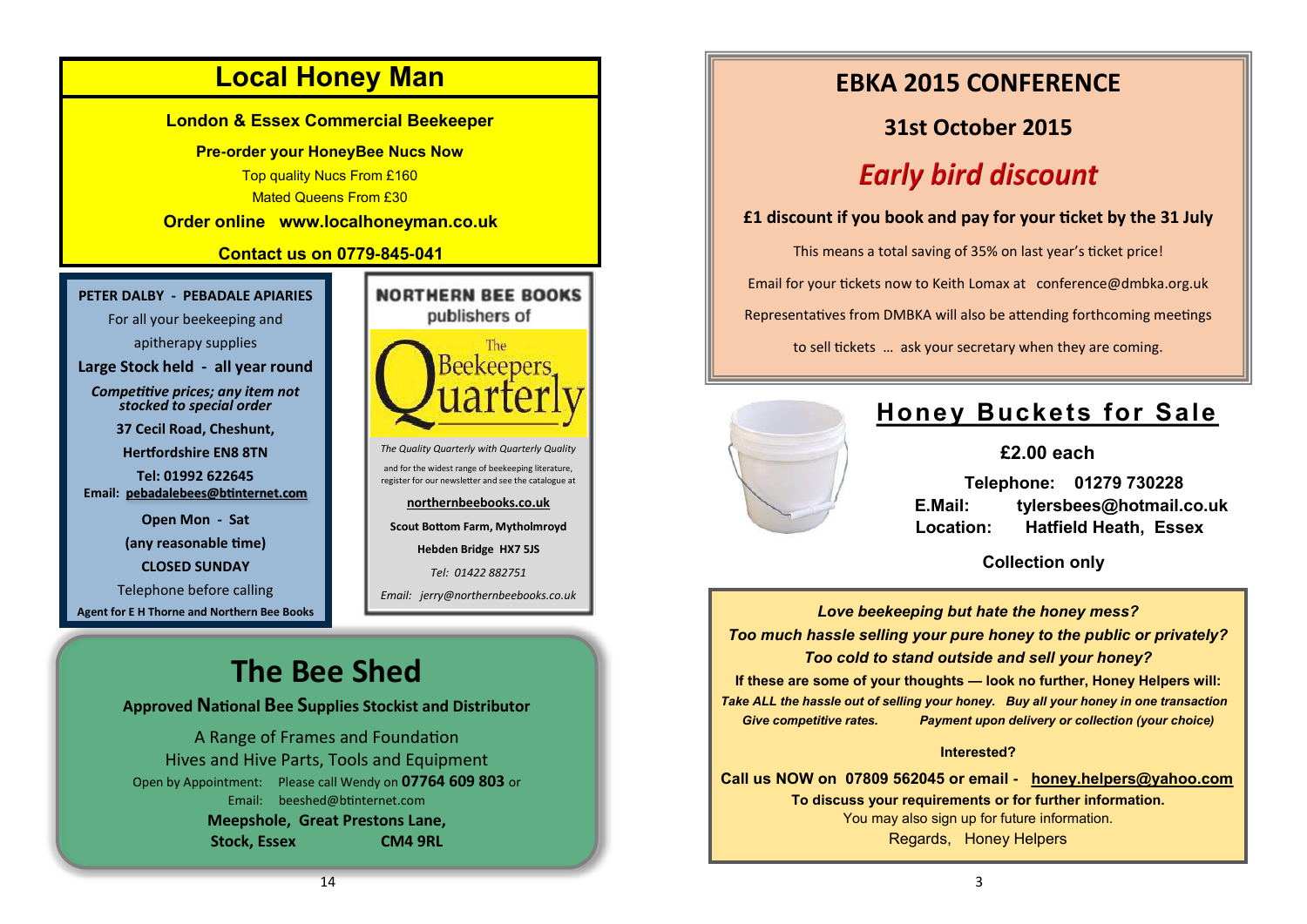### **GETTING READY FOR THE COUNTY HONEY SHOW 12/13 September 2015**

It seems early to be thinking about the EBKA County Honey Show now, but this is the time the bees draw out some wonderful frames and seal it with almost white cappings, when you find one you can bring it home, carefully prop it up in the freezer and get it out the day before the show. When it is near show time you are so busy extracting and the combs tend to be a bit darker. Look out for any honey that seems different - either colour or flavour or very thick and save some. You may have extracted some honey that's not really ripe, use some for mead, metheglin or melomel. You will have some for Christmas as well. It's a good time to get a photograph of that huge swarm in an unusual place, the photo does not have to be of a professional standard but be bee related. It may be a bit early to start baking and there is a new recipe for scones but practice makes perfection; so they say.

When you get your show schedule check it out read the rules. If you have a problem don't hesitate to get in touch with me on 01708 765 898 or mail to: jimandliz44@aol.co.uk

Why not help out on the show days Saturday or Sunday? Let Mick Barke know what days you can do and he will get free passes to you so long as you get to the show ground before 9.30am. You can get a nice lunch chatting to some lovely beekeepers at a very modest price, plus tea or coffee coming round very often.

This year if you don't want your entry labels sent by return post you can enter on line and stick the labels on when you get to the marquee, but do leave enough time to do it properly as the entries have to be on the show bench by 12.00 noon ready for judging.

If you can help put up the stands and benches on Thursday 11th September from around 2pm please let me have your name - we need at least 6 strong members.

Jim McNeill Assistant Show Secretary



Geoff Bazin **judging** the Chelmsford Honey Show - probably around the 1990's. Although still a long standing member of Southendon-Sea Division, Geoff now lives in Pembrokeshire.

It was Geoff who initiated the EBKA Associate Membership category

A bit of a get together in the 1990's with **Les Ridgwell** (centre in the white bee suit) - long time beekeeper and much respected queen breeder (now sadly deceased). **Roy Carter** on the left and **Nan Field** on the right of photo. Roy was Chair and Nan was Secretary of Dengie 100 & Maldon Division at that time.



**Eric Fenner** 

Ex- President EBKA holding The President's Cup. How many of you know that Eric was one of the founders of the Harlow Division ?

## **Nice People** *Photographs: Jean Smy*e

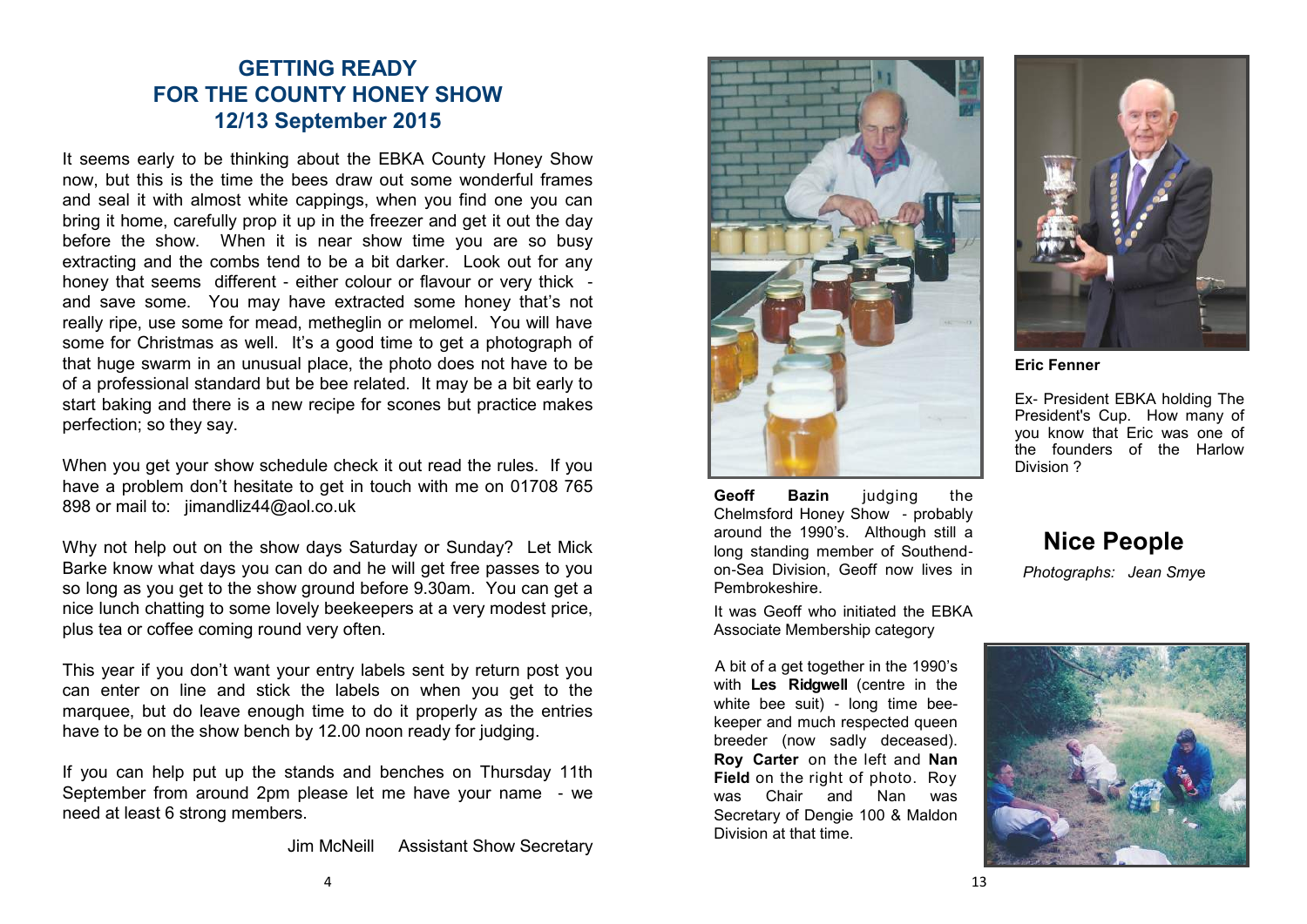has been caught and safely removed. Unless you are confident you can complete the collection safely, leave well alone. Two points are worth stressing. Firstly, if you fail to carry out a swarm collection (or any beekeeping activity) with the care and skill expected from a competent beekeeper, insurers may avoid any claim wholly or in part. Secondly, it can reasonably be expected that insurers, in the event of a poor claims record, may either increase the cost of insurance or alter the conditions of cover.

#### **Risks to property:**

When you collect swarms, you are responsible for any damage you cause. Again, don't take on a swarm collection until you have assessed the risks and are wholly satisfied that you can do it; if not, don't even try.

#### **The beekeeper and his/her neighbours:**

Fundamental principle: Every landowner can have reasonable use and enjoyment of his/her property subject to any specific restrictions e.g. in case of tenant, tenancy agreement, terms of planning permission, etc. However, a landowner cannot exercise this right if to do so would unreasonably restrict his neighbour's enjoyment of his/ her property. It follows that beekeeping is no different from other activity of mankind; you look to the effect of the activity on the neighbour and if it is, or becomes, inappropriate, the law will intervene.

Good relations with neighbours, as well as the good name of beekeeping, demand that beekeepers get on with neighbours, indeed all land users. Sensible location of hives, filled with nice bees, in reasonable numbers, is vital. The test I apply is this. Assuming I was the neighbour and I was wandering permanently around my garden in a swimsuit - would I be happy to have your bees next door?

## *VIDEO*

*The video recording of the talk on "Bees and the Law" given by Andrew Beer (a retired barrister, beekeeper and current chairman of the North Bucks Beekeepers' Association), following the 2015 EBKA AGM is now available to view on the EBKA Website*

### **Notes from the Central Executive Committee**

**(CEC)**

#### *Meeting on 28 May 2015*

\_\_\_\_\_\_\_\_\_\_\_\_\_\_\_\_\_\_\_\_\_\_\_\_\_\_\_\_\_\_\_\_\_\_\_\_\_\_\_\_\_\_\_\_\_\_\_\_\_\_\_\_\_\_\_\_\_\_\_\_\_

Items taken at the above meeting included:

**Geoff Pears**: Members were notified that Geoff Pears, who was a Divisional Trustee representing Colchester Division, had sadly died.

#### **BBKA Special Delegates' Meeting** (SDM) 20 June 2015:

The propositions to the change of the date of the Annual Delegates Meeting (ADM) from 2016 and to accept the budget presented for the year 2015/16 were reviewed at the meeting. The EBKA's delegate will be attending the meeting on behalf of the members.

#### **Grant Requests**:

The CEC reviewed grant requests from Divisions where 50% of the cost is made available from central funds. As two Divisions had submitted requests for microscopy equipment, it was agreed that all Divisions should be contacted with a view to the CEC making a bulk buy purchase so that up to date equipment could be available for the use of all members.

It would be of particular help to those who were undertaking a Microscopy course or entering the BBKA examination.

The CEC felt that where a particular item of a capital nature could be of benefit to all Divisions to promote and further the craft of beekeeping then, on an annual basis, a review should be undertaken in order to offer this item to Divisions at the most competitive cost.

> Feedback on any matter discussed by the CEC is welcomed and should be directed to your Divisional Trustee *(contact details on inside of back page)*

> \_\_\_\_\_\_\_\_\_\_\_\_\_\_\_\_\_\_\_\_\_\_\_\_\_\_\_\_\_\_\_\_\_\_\_\_\_\_\_\_\_\_\_\_\_\_\_\_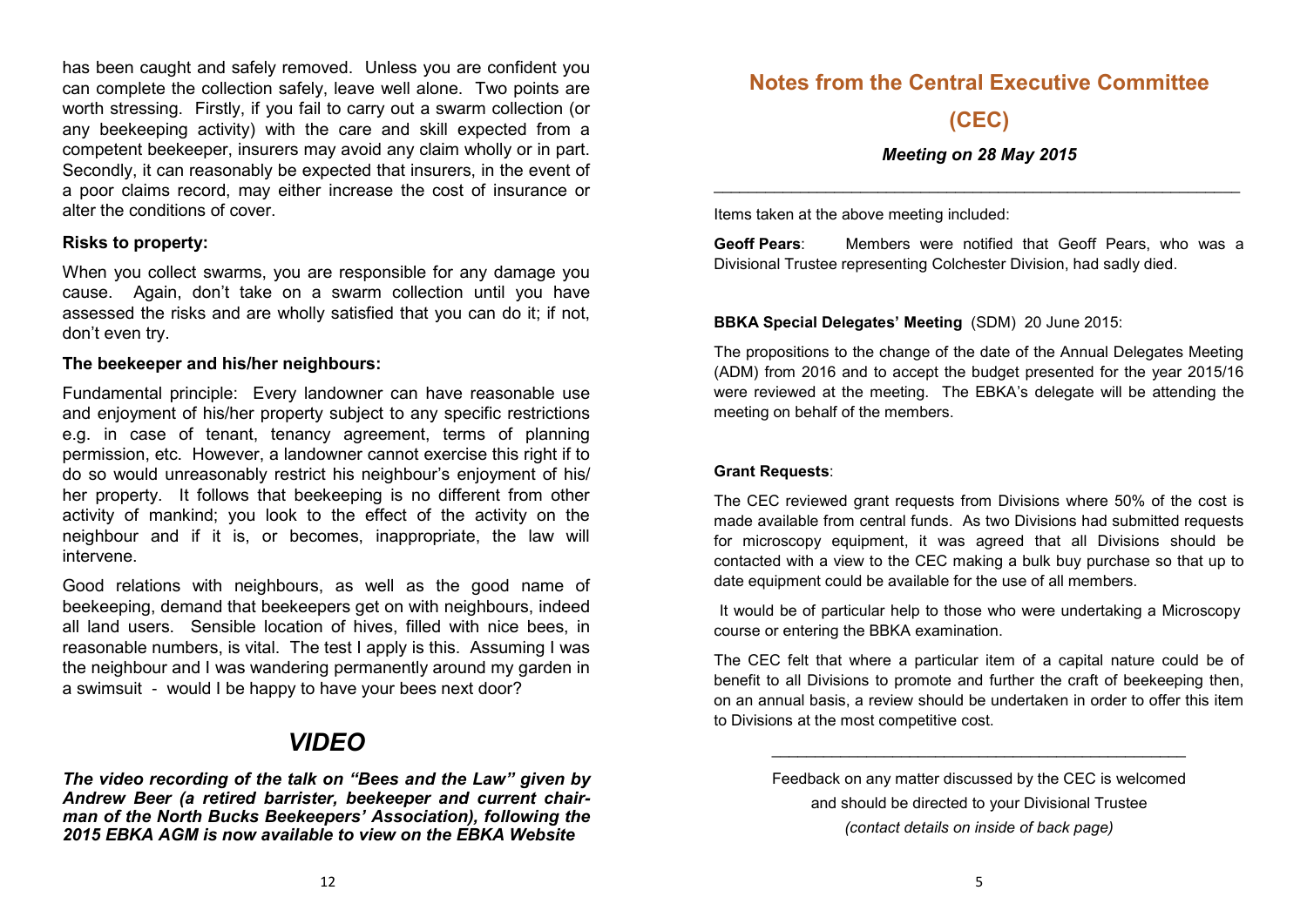### **The Most Important Bee?**

Celia Davis Warwickshire beekeeper - via ebees

Who is most important to a colony of honey bees? You would think the queen, and in some ways she is, but, from a biological point of view, I believe it is the drones. Drones are normally produced from unfertilised eggs laid by the queen, but can occasionally result from fertilised eggs or from worker-laid eggs where a colony has become queenless and broodless. All good colonies, once they have built up in the spring, start to produce drones and the estimates of the amount of comb devoted to drone rearing vary widely. A natural full colony will have probably 10-13% of its comb area devoted to drone production although this may be higher. A weak colony may have very little. Drones are produced early in the year, as they must be ready for the main swarming season when they will be required to mate with the young queens. The bees then maintain a population of drones until later in the summer when they are turned out of house and home and left to die, as they are no longer needed. During the summer there is a feedback system in operation so that, as drones are lost from the colony, new ones are reared to replace them.

#### **Use of resources:**

Drones are bigger and heavier than workers and their larvae are fed for an extra day or so more than those of workers. As a consequence they eat more. The differences can be seen in Fig 1.

|                                   | Worker      | <b>Drone</b>  |
|-----------------------------------|-------------|---------------|
| Weight of larva at cell capping   | 144 - 162   | $262 - 419$   |
| Weight of sugar/larva             | 59.4        | 98.2          |
| Weight of pollen/larva (estimate) | 125 - 187.5 | $325 - 487.5$ |
| Weight of imago                   | $116 - 123$ | 277 - 290     |

All weights in mg. and approximate. Fig 1 From: Differences in drone and worker physiology in honeybees. Hrassnigg & Crailsheim; *Apidologie 36* (2005) 255-277

Be the end of the matter. If your neighbour decides to keep it or offer it to someone else, again, you have no right to be compensated.

Even with consent, care is still needed. Are there children around? Is damage likely? Warn that the collection may NOT go according to plan. That seemingly easy swarm may take flight and end up anywhere, including down the neighbour's chimney.

#### (b) **Swarms in Public Places** -

By public places, I mean places to which the general public has access or which they use, for example, public roads, streets and lanes, communal places and parks. The first rather obvious point is that if the general public can use these places, then so can we beekeepers. The problem is that whilst the general public may want to use, say, a road to get from A to B, we may, to get swarms, need perhaps to bring ladders, block pavements, restrict traffic (pedestrian and vehicular), which may cause serious interruption for much as a full day. Whilst the powers to do these things are enjoyed by, for example, the police, they are certainly not vested in us beekeepers. You might require either the police and/or maybe other statutory bodies, to provide a safe working environment. If the police do get involved, do not forget to point out that the 'incident' may require up to a day to clear, or at least until nightfall, when you should be able to get the whole swarm housed in your collection box and taken away.

#### **(c) Summary:**

Our willingness to collect swarms makes us popular with the public and the authorities alike. The fact that we do not enjoy specific and sufficiently extensive rights to do this is, therefore, invariably immaterial and perhaps our only concern should be this - what are the risks?

#### **Risks:**

Collecting swarms, like any other beekeeping activity, involves risks. If you are a swarm collector, you owe a duty of care to those who foreseeably may be affected by your actions. The level of care is that of a competent swarm collector. If you fail to meet that standard then you will, in principle, be liable to anyone injured. The Golden Rule is, therefore, to insist that the public are kept well away until the swarm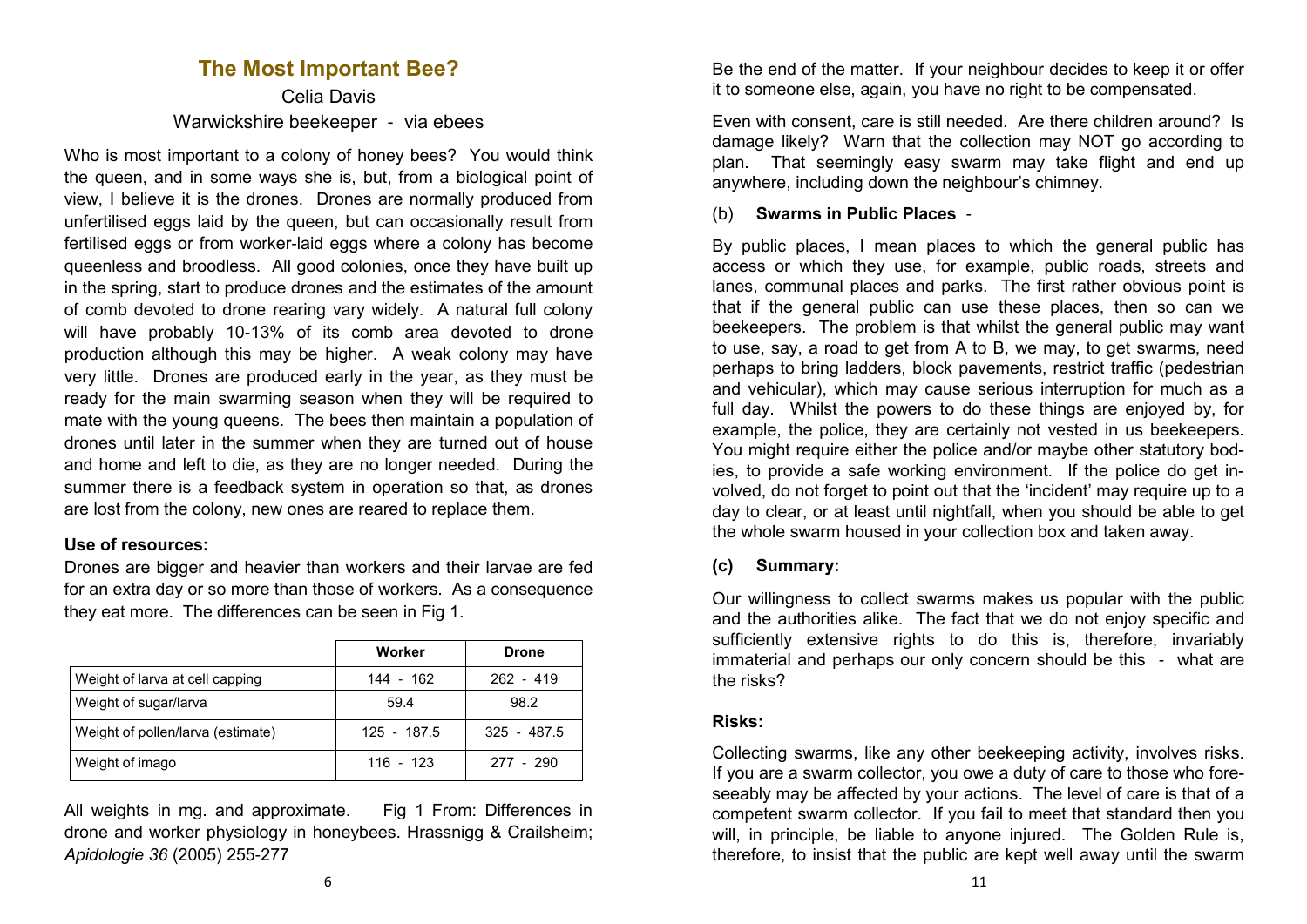| <b>Situation</b>                                                                                                             | Owner                                                                                                                                                                                                                                                                                                                                | Why?                                                                                                                                                                                                           |  |
|------------------------------------------------------------------------------------------------------------------------------|--------------------------------------------------------------------------------------------------------------------------------------------------------------------------------------------------------------------------------------------------------------------------------------------------------------------------------------|----------------------------------------------------------------------------------------------------------------------------------------------------------------------------------------------------------------|--|
| C. Bees in swarm and you did not<br>see them emerge                                                                          | No one. Your ownership is<br>the<br>when<br>swarm<br>lost<br>emerges [but may be re-<br>gained-see E below]                                                                                                                                                                                                                          | Bees have reverted to wild<br>state over which you have<br>no control, and nor does<br>anyone else.                                                                                                            |  |
| Bees in swarm and you saw<br>D.<br>them emerge.                                                                              | follow them starts.<br>You<br>can become the owner of<br>the swarm if you take it<br>under E or F below.                                                                                                                                                                                                                             | No one - but your right to $\vert$ A beekeeper who sees his<br>swarm emerge has a right<br>to follow them (see below at<br>F)                                                                                  |  |
| F.<br>Bees in swarm described in<br>C or D have landed -<br>i) on your land:<br>li) on somebody else's private prop-<br>erty | i) You - if you catch them<br>and to the extent that they<br>remain under your control.<br>You - if you are<br>li)<br>allowed access and you<br>catch them, as above.<br>NB: If someone else takes<br>them, whether the property<br>owner or a person author-<br>ised by the property owner<br>does so, he/she becomes<br>the owner. | i) and ii). Control gives you<br>ownership.                                                                                                                                                                    |  |
| F. You have successfully followed<br>and collected the swarm described<br>in D.                                              | You                                                                                                                                                                                                                                                                                                                                  | Based originally on Roman<br>A beekeeper who<br>Law.<br>keeps his swarm in view<br>and collects it, can claim it.<br>But if the swarm settles on<br>private land, the right<br>to<br>follow and claim is lost. |  |
| G. Swarm has got away, living wild<br>anywhere, including your land.                                                         | No one                                                                                                                                                                                                                                                                                                                               | No one controls it.                                                                                                                                                                                            |  |

#### **Problems entering neighbouring land to collect swarms:**

*(a) Swarms on Private Property* -

'Private Property' means any land of any kind to which the general public does NOT have right of entry whatever its use and whoever the owner, e.g. householder, company, government department or local authority, etc. Beekeepers do not have a right to enter private property to collect swarms. A beekeeper's so-called "right" to follow and collect a swarm from where it landed, if that land is another's private property, has long been rejected by the English Courts. That means that if your swarm lands, for example, in your neighbours garden, you have no right, whatever the temptation, to collect it without your neighbour's consent. If your neighbour refuses, that should

The demands on the colony do not end at hatching, as drones are not sexually mature until they are about two weeks old and must be fed on brood food by the nurse bees as their muscles and some of their reproductive organs continue to develop during their first week in the hive. At this time their demand for protein is high. After this they begin to feed on more nectar from the cells and continue to feed heavily as they move to mating flights. Flying uses 14mg sugar/hour compared to 1 – 3mg/hour used when resting. The average drone flight lasts for about 30 minutes after which they need to refuel.

It is clear that the colony invests a great deal of its resources in rearing the several hundred drones that it maintains. We need to ask why, when they could be rearing more workers to boost the colony and ensure more stores for winter survival. The answer is that the drones carry the genes of the colony into the general bee population and the more fit, healthy drones a colony produces, the more likely it is to get its genes into the next generation of bees. A strong colony can have a major effect on the wider bee population.

#### **The big mystery:**

When drones go on mating flights they travel to drone congregation areas (DCAs). These are more or less constant from year to year despite the fact that there are no old drones to show young drones the way. Just how they are located is still a mystery but it is believed that they use topographical features. It seems significant that drones develop magnetite granules in groups of cells in their abdomens from about the 6th day of adult life and this may suggest use of the Earth's magnetic field. However they get there, thousands of drones may collect in these areas and young queens will fly there to mate, probably attracted by drone pheromones. The multiple mating necessary for each queen can be accomplished rapidly. Of course, the individual drone mates only once and dies immediately after mating, although his sperm live on in the queen's spermatheca.

#### **A perfectly adapted bee:**

Beekeepers often regard drones as a waste of space because they do not seem to do much, but they have one function only and that is to